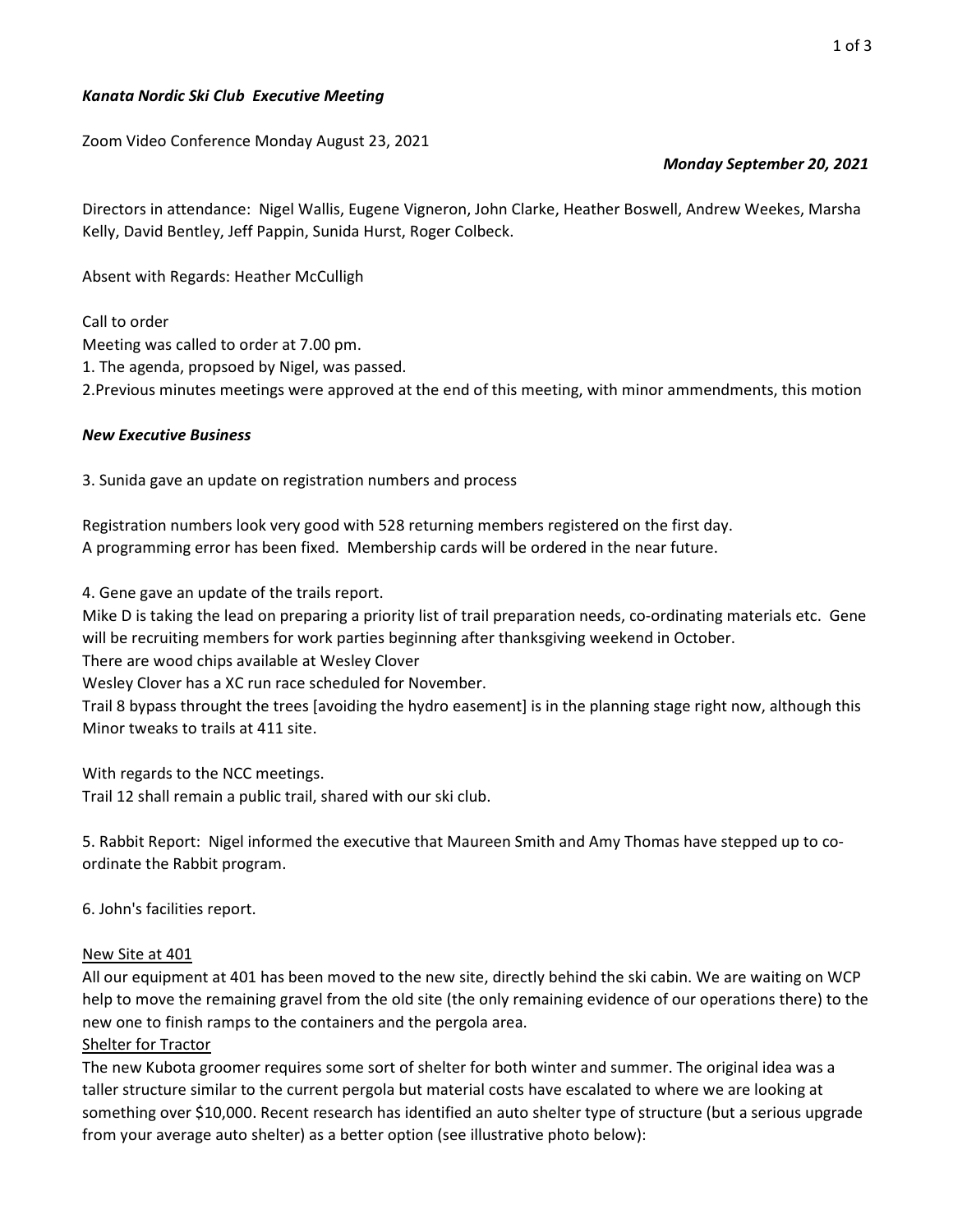## Kanata Nordic Ski Club Executive Meeting

Zoom Video Conference Monday August 23, 2021

Monday September 20, 2021

- 15 year warranty on cover

- Cover is 21.5 oz. PVC

- Supplier 1 – 16x25x10 feet, cost of \$6924 including delivery and taxes

- Supplier 2 – 15x24x12 feet, cost of \$5228 including delivery and taxes

- Both suppliers have 8 to 10 week manufacture and delivery time

We received approval from WCP for this option in about 2 hours, I think based on its similarity to our current auto shelters which have been on site for years.

Supplier has not yet been chosen. Both options for supplier will require a special meeting of members to approve an expenditure over \$5000.

MOTION: To call a special members meeting to approve the purchase of a shelter for the new groomer to a maximum cost of \$7000. This motion was 2nd by Heather B.

7. Racing update from Nigel, For Heather M

44 current registrants – almost full

First dryland session was Thursday, parent briefing via Zoom was Sunday

Older/experienced athletes took part in first "real" race since 2020 and placed highly in all age categories, including assistant coach Aidan Kirkham who placed 2nd overall. Results: https://zone4.ca/race/2021-09- We have 2 athletes who have just been named to Team Ontario Nordic and 1 for Team Ontario Biathlon ACTIONS:

Information on club clothing via Jakroo pending shortly

SUNIDA I need to talk with you this week about racers with additional family members in programs Following up re: status of NCD – no president and inactive but needs to do baseline of activity Following up for new volunteers re: PRCs and ICC etc - will share with NIGEL so can be re-used for LTS

8. Roger gave updates from WCP / OWWT.

As mentioned in previous meetings, we are dealing with a bridge closure on the WCP west of the TCT/WCP Pilot grooming has been approved on the TCC south to Robertson Road for this coming season.

Loops identified off Rifle Road on NCC lands will also be added to the trail network.

The OWWT are looking for a webmaster to replace Robert Mah. Please refer anyone available to Roger. Further discussions on signage are in the works with the main objective being to have consistant signage throughout the various public xc ski trails in Ottawa.

9. Treasurers report, Marsha.

Marsha is waiting on membership revenue numbers, these numbers will filter through in the next month.

10. Sponsorship committee has a meeting after this meeting, so no report at this time.

11. The other topic discuss was Covid.

Nakkertok's policy is to have all in person programs require proof of covid vaccination. The excecutive discussed this topic, no decision was reached at this time.

As per last season, if the membership numbers remain high, we need to consider leaning towards 411 & 401 weekend access for members only.